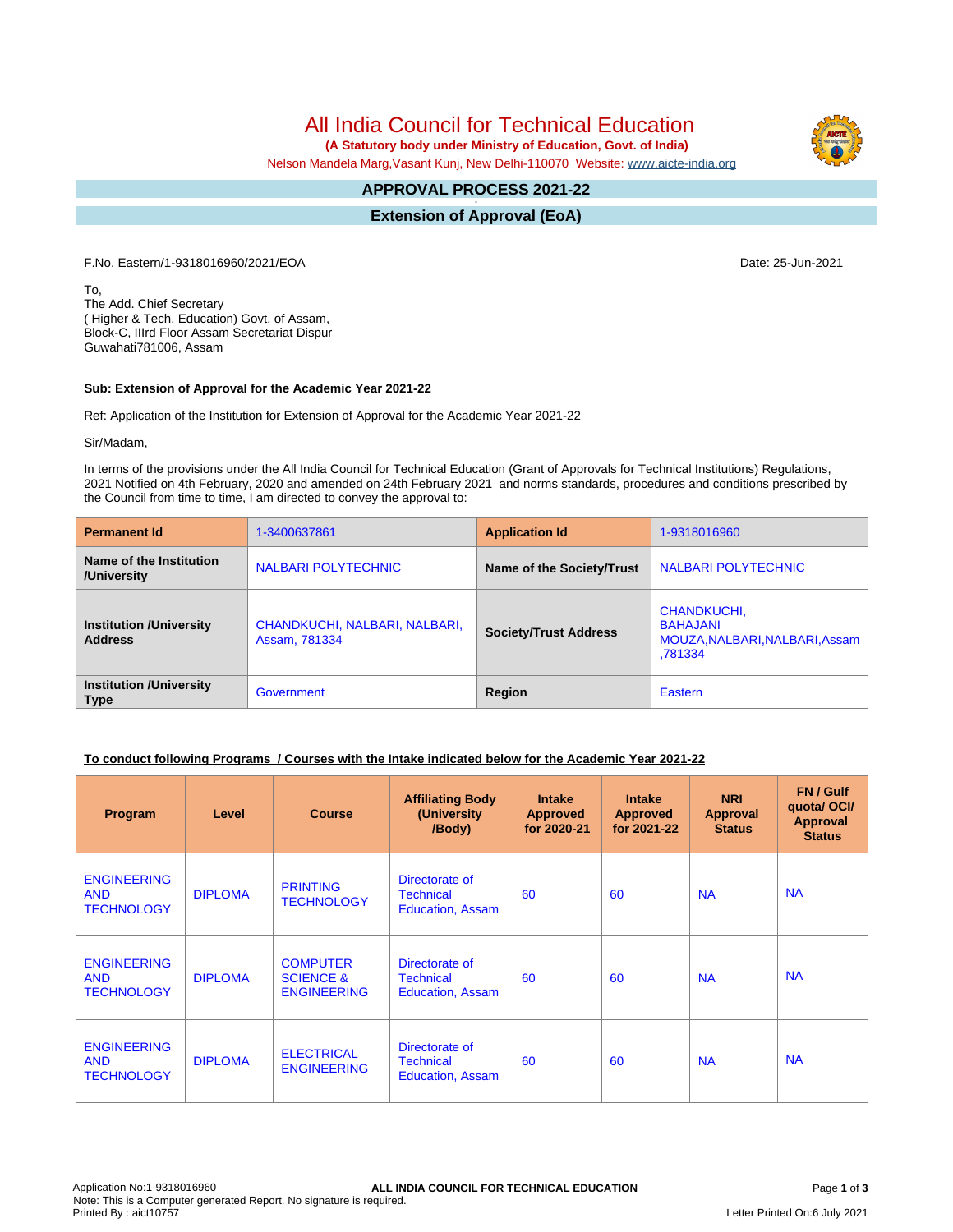#### **It is mandatory to comply with all the essential requirements as given in APH 2021-22 (Appendix 6)**

The Institution/ University is having the following deficiencies as per the online application submitted to AICTE (self-disclosure based) and the same shall be complied within Six Months from the date of issue of this EoA

### **Deficiencies\* Noted (based on Self Disclosure)**

**\***Please refer Deficiency Report for details

## **Important Instructions**

- 1. The State Government/ UT/ Directorate of Technical Education/ Directorate of Medical Education shall ensure that 10% of reservation for Economically Weaker Section (EWS) as per the reservation policy for admission, operational from the Academic year 2019-20 is implemented without affecting the reservation percentages of SC/ ST/ OBC/ General. However, this would not be applicable in the case of Minority Institutions referred to the Clause (1) of Article 30 of Constitution of India. Such Institution shall be permitted to increase in annual permitted strength over a maximum period of two years.
- 2. The Institution offering courses earlier in the Regular Shift, First Shift, Second Shift/Part Time now amalgamated as total intake shall have to fulfil all facilities such as Infrastructure, Faculty and other requirements as per the norms specified in the Approval Process Handbook 2021-22 for the Total Approved Intake. Further, the Institutions Deemed to be Universities/ Institutions having Accreditation/ Autonomy status shall have to maintain the Faculty: Student ratio as specified in the Approval Process Handbook.
- 3. Strict compliance of Anti-Ragging Regulation, Establishment of Committee for SC/ ST, Establishment of Internal Complaint Committee (ICC), Establishment of Online Grievance Redressal Mechanism, Barrier Free Built Environment for disabled and elderly persons, Fire and Safety Certificate should be maintained as per the provisions made in Approval Process Handbook and AICTE Regulation notified from time to time.
- 4. In case of any differences in content in this Computer generated Extension of Approval Letter, the content/information as approved by the Executive Council / General Council as available on the record of AICTE shall be final and binding.

**Prof.Rajive Kumar Member Secretary, AICTE**

Copy \*\* to:

- **1. The Director of Technical Education\*\*, Assam**
- **2. The Principal / Director,** NALBARI POLYTECHNIC Chandkuchi, Nalbari, Nalbari, Assam,781334
- **3. The Secretary / Chairman,** CHANDKUCHI, BAHAJANI MOUZA NALBARI,NALBARI Assam,781334
- **4. The Regional Officer,** All India Council for Technical Education College of Leather Technology Campus Block LB, Sector III, Salt Lake City